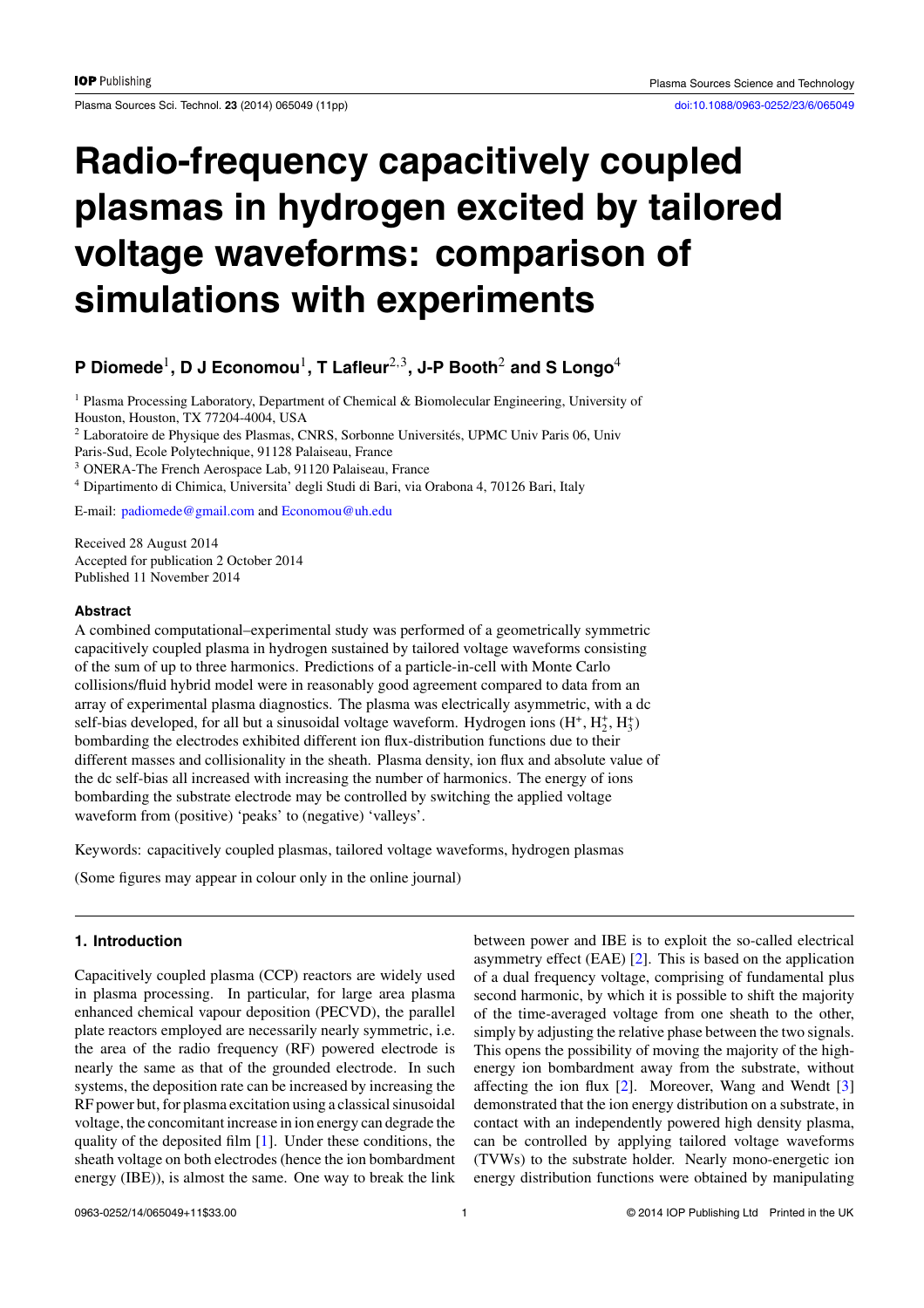the applied waveform such that the sheath voltage over the substrate was at a constant negative value with intermitted sharp positive voltage peaks to neutralize the total current reaching the electrode over a cycle. This allowed the energy of ions bombarding the substrate to be above the threshold for  $SiO<sub>2</sub>$  ion-stimulated etching, but below the threshold for Si etching, in fluorocarbon plasmas, thereby enabling extremely high selectivity of SiO<sub>2</sub> over Si. Johnson *et al* [\[4\]](#page-9-0) combined the two approaches to excite a CCP reactor with trapezoidal voltage waveforms comprised of a sum of harmonics, thus allowing separate control of the plasma density (which in turn controls the flux of reactive neutrals and ions) and energy of ions bombarding the substrate.

Several studies followed to investigate the physics behind this kind of TVWs. Measurements of IBE [\[5\]](#page-9-0) showed the effect of increasing the number of harmonics and confirmed particlein-cell with Monte Carlo collisions (PIC-MCC) simulation predictions that, for a given peak-to-peak voltage  $(V_{\text{pp}})$ , when the number of harmonics is increased, the IBE on one of the electrodes remains low and fairly constant, whereas on the other electrode the IBE increases [\[6\]](#page-9-0). The same authors, also showed that the plasma density does not change when the polarity of the TVW is inverted (from positive 'peaks' to negative 'valleys') [\[6\]](#page-9-0) and that, increasing the number of harmonics leads to a higher electron density, ion flux and power deposition in the discharge [\[7\]](#page-9-0). In [\[8\]](#page-9-0) a detailed experimental characterization of a CCP discharge was performed and results were compared to a PIC-MCC simulation. All these studies were performed in Ar. However, the gas mixtures used in PECVD usually contain molecular gases, e.g.  $H<sub>2</sub>/SiH<sub>4</sub>$  to deposit silicon thin films for the manufacture of photovoltaic solar cells, where actually hydrogen is the majority component.

Previous studies of the EAE in molecular gases have been performed in  $CF_4$  [\[9\]](#page-9-0) and oxygen [\[10\]](#page-9-0), but were only based on PIC-MCC simulation and analytical models. In [\[11\]](#page-9-0) a limited comparison with experiments in an oxygen CCP was also performed, but the ion flux-distribution functions (IF-DFs) were not analysed. In [\[12\]](#page-9-0) the effect of dust on electron heating and dc self-bias in hydrogen-diluted silane discharges was studied by means of optical and electrical diagnostics and an analytical model. In [\[13\]](#page-9-0) a simulation study was presented of the field reversal in electrically asymmetric CCPs in hydrogen and hydrogen containing discharges using a hybrid plasma equipment model. In [\[14\]](#page-9-0), the same hybrid model was used to investigate flux-energy distribution functions of  $H_3^+$  ions which were compared with experimental data and an analytical model. In addition, the EAE on photovoltaic cell performance [\[15\]](#page-9-0) and the effect of TVWs on the nucleation and growth mechanisms [\[16\]](#page-9-0) in the deposition of microcrystalline silicon using  $SiH<sub>4</sub>/H<sub>2</sub>$  plasmas was studied experimentally.

In view of the above, a better understanding of  $H_2$ containing plasmas excited by different TVWs is desirable. Since  $H_2$  is the most abundant component used as a diluent, pure  $H_2$  plasma dynamics is to be investigated first. Preliminary results by Longo and Diomede [\[17\]](#page-9-0) have shown that the EAE produces different effects for different ion species in  $H_2$  plasmas. In particular, the behaviour of the  $H_2^+$  ion may differ markedly from that of  $H_3^+$  and  $H^+$ . This is due

to differences in the relevant ion–neutral processes affecting the transport of these species in the bulk plasma as well as the sheath, for example the fact that the primary ions  $H_2^+$  are rapidly converted to  $H_3^+$  by collisions with  $H_2$ .

In the present work, an array of experimental results in a hydrogen CCP are compared with PIC-MCC simulations. Measured quantities include electron density, dc self-bias, IBE, ion flux and IF-DFs for three different ions, namely  $H_3^*$ ,  $H_2^*$  and H+. Also, quantities that were not measured experimentally, but are important from the materials processing point of view are shown and discussed.

### **2. Simulations**

A hydrogen plasma in a geometrically symmetric parallel plate CCP reactor was simulated using a hybrid model described in  $[18, 19]$  $[18, 19]$  $[18, 19]$  with additional features reported in  $[20]$ . It was a one-dimensional simulation that self-consistently coupled a PIC-MCC description for charged species (electrons, H+,  $H_2^+$ ,  $H_3^+$  and  $H^-$ ), with a reaction–diffusion fluid model for neutrals (14 vibrational levels of the electronic ground state of  $H_2$ , and H atoms). The chemical reactions in the gas phase and on the surface were those reported in tables 1 and 2 of [\[19\]](#page-10-0). Reactions included electron elastic scattering, vibrational excitation and deactivation, electronic excitation, dissociation, ionization, dissociative attachment, ionic conversions, ion–neutral charge exchange, detachment, ion neutralization, vibrational–vibrational and vibrational– translational energy exchanges, vibrational deactivation and atom recombination on surfaces, as well as secondary electron emission by ion bombardment.

In order to simulate a discharge powered by TVWs, new boundary conditions were implemented for the solution of Poisson's equation. Since the discharge was capacitively coupled, the period-average charge through the circuit must be zero. The total charge imbalance *Q* was updated at every time step by counting the charged particles striking the two electrodes, taking into account the particle charge, the differential weight (used to improve the statistics of minority species [\[18\]](#page-9-0)), and any secondary electron emission. Then, the voltage on the powered electrode  $V(t)$  was calculated using the applied voltage  $V_a(t)$ , and the blocking capacitor voltage,  $V(t) = V_a(t) - Q/C$ , assuming a capacitance  $C = 10$  nF. The other electrode was assumed to be grounded. Moreover, the previously used cross section for the momentum transfer collisions between  $H_3^+$  and  $H_2$  molecules by Simko [\[21\]](#page-10-0), was replaced by the one in [\[22\]](#page-10-0), the latter giving a closer agreement with the experiments for the  $H_3^+$  ion flux-distribution functions. Electrons reaching the walls were assumed to be fully absorbed.

The equations of motion for the charged particles were integrated by using the leap-frog method and the electric field was calculated by solving the Poisson equation, with the space charge obtained by using a first-order particle-grid interpolation. The field solver and the particle/Monte Carlo solver were coupled matching the fixed PIC time step  $\Delta t$  with the values of the times between collisions using the *modified time step* approach [\[23\]](#page-10-0). About 100 000 particles were used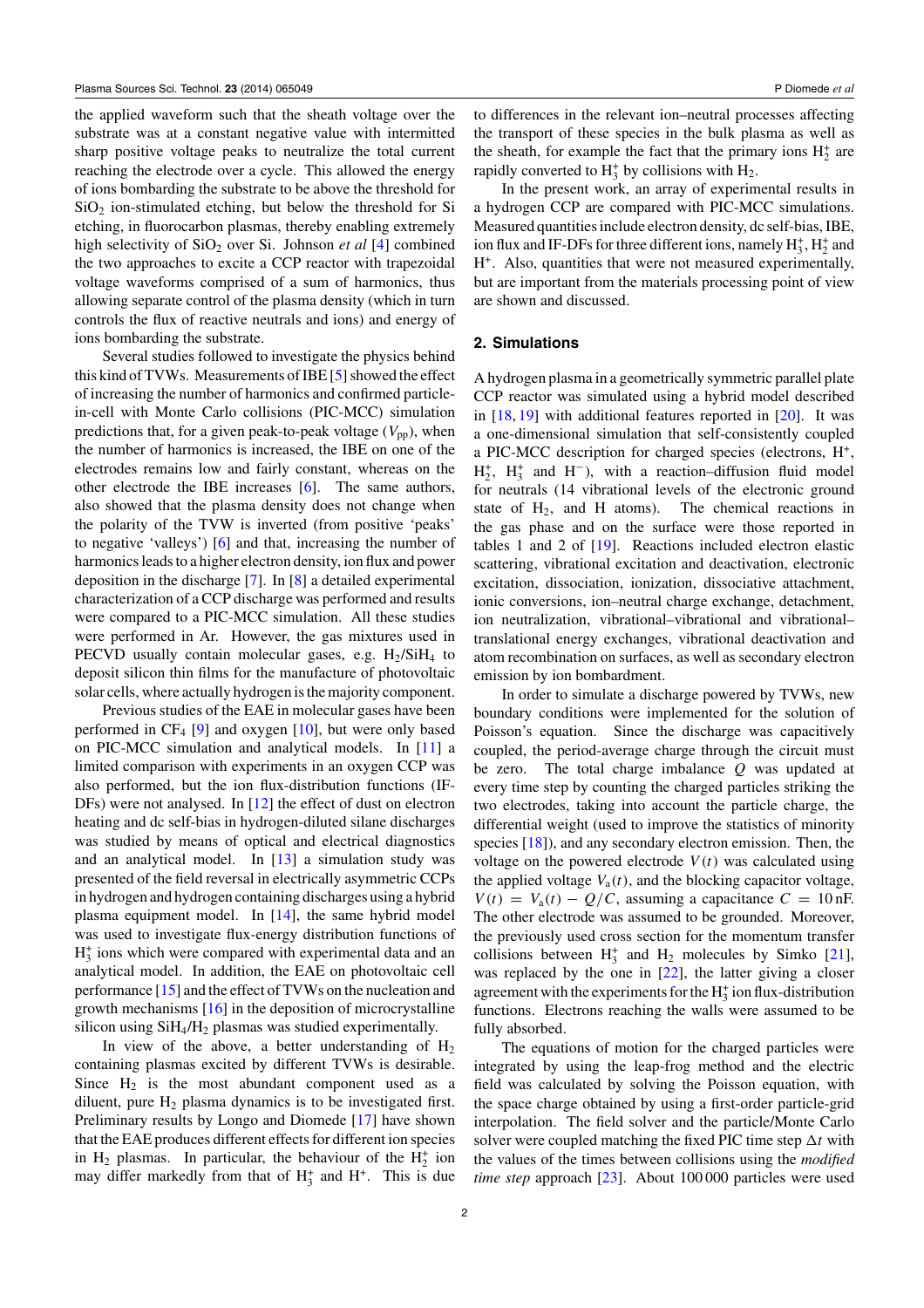

**Figure 1.** Sine along with 'peaks' (*a*) and 'valleys' (*b*) waveforms with  $N = 1, 2$  and 3.

in the simulations, with 400 grid points, and a time step of  $\sim$ 10<sup>-11</sup> s, in order to satisfy accuracy/stability criteria [\[24\]](#page-10-0). Simulations were executed until steady-state was reached, which typically took about 1000 RF cycles.

The applied voltage was a sum of *N* harmonics [\[8\]](#page-9-0), according to the formula:

$$
V_{\rm a}(t) = \sum_{r=1}^{N} V_r \cos(2\pi r f t + \theta_r), \quad V_r = V_{\rm pp} \frac{2(N - r + 1)}{(1 + N)^2},
$$

where  $V_{\text{pp}}$  is the peak-to-peak voltage. The amplitude of each harmonic,  $V_r$ , was devised to have a  $V_{\text{pp}}$  independent of the number of harmonics *N*. 'Peaks' voltage waveforms were obtained by setting  $\theta_r$  equal to zero, whereas 'valleys' waveforms were obtained by setting  $\theta_r$  equal to  $\pi$  for all harmonics. The fundamental frequency  $f(N = 1)$  of the applied voltage was 15 MHz,  $V_{\text{pp}}$  was set to 200 V, and the number *N* of harmonics was varied from 1 to 3 (figure 1). At higher harmonics the RF generator used in the experiments could not deliver a  $V_{\text{pp}}$  beyond 140 V without significant waveform distortion, because there was no matching network (due to the use of multiple frequencies), and most of the applied power was reflected back to the generator.

#### **3. Experiments**

Experiments were performed in the DRACULA CCP plasma reactor [\[8\]](#page-9-0). The reactor was cylindrically symmetric with aluminum electrodes having a diameter of 50 cm, and separated by a distance of 2.5 cm. The bottom electrode was powered, while the top electrode was grounded. The plasma between the electrodes was radially bounded by the combination of a large Pyrex cylinder and a thick Teflon dielectric. In this way the plasma 'saw' almost equal electrode areas. The chamber was pumped with a turbomolecular pump backed by a mechanical pump. Pressure was measured using ion and baratron gauges. Hydrogen gas was injected into the reactor via a side port in the chamber, and the flow rate was adjusted using a mass flow controller.

The powered electrode was connected to a class A, broadband, RF power amplifier via a 4.5 nF bias capacitor. The amplifier was controlled using a function generator and PC with a LabVIEW program that created and sent the desired voltage waveforms. The frequency response of the reactor and the plasma impedance in general distorted this waveform, so a Fourier transform feedback technique [\[8,](#page-9-0) [25\]](#page-10-0) was used to ensure that the desired waveforms could be produced on the powered electrode. Placed between the powered electrode and the bias capacitor was a SOLAYL voltage–current probe (described in detail in  $[26]$ ) that was used to monitor the discharge current and power. The discharge voltage and dc self-bias were measured with a 100 : 1 high-voltage probe directly connected to the powered electrode.

The plasma density was measured with a floating hairpin probe that was placed in the reactor through an additional side port. The probe was located between the electrodes in the centre of the reactor, and consisted of a 50 mm long, 0.125 mm diameter, tungsten wire with hairpin ends separated by about 3–4 mm. The presence of the sheath around the hairpin was compensated for by using the method described in [\[27\]](#page-10-0).

Embedded in the grounded electrode was an array of 16 ion flux probes each having a diameter of 6 mm, and lying on a single diametric line across the electrode. The probes were biased to a negative voltage between −20 and −40 V to repel electrons. The ion current was then found by extrapolation to zero bias, so as to correct for the effect of sheath expansion around the probes.

Ion flux-energy distribution functions (IF-DFs) were measured with a HIDEN EQP mass spectrometer with energy analyser. The spectrometer entrance orifice was embedded in the grounded electrode and was aligned with the axis of the reactor. Because of the need to accurately know the ion energy dependent transmission function (which requires trajectory simulations) [\[28,](#page-10-0) [29\]](#page-10-0), the focusing electrodes were turned off and only ions in a narrow acceptance half-angle of about 2◦ were measured.

#### **4. Results and discussion**

For both simulations and experiments, the interelectrode gap was 2.5 cm, and the gas pressure was set at 150 mTorr. The gas temperature was assumed to be 300 K, since the pressure used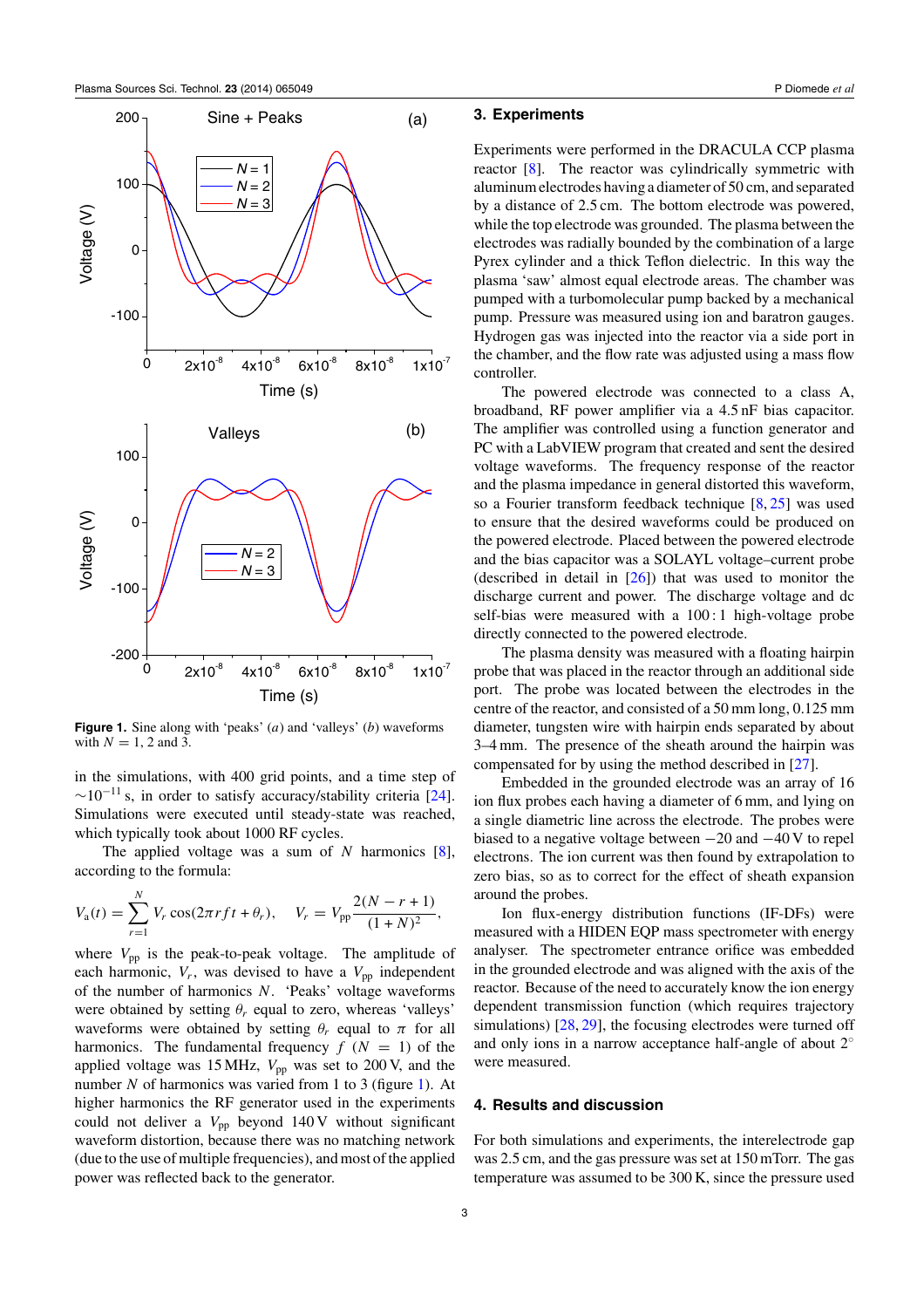<span id="page-3-0"></span>

**Figure 2.** Time-average charged particle number densities as a function of position across the discharge gap for the case of 'valleys' waveform with  $N = 3$ .

is high, 150 mTorr, and the measured plasma densities are very low, so that collisional heating is expected to be negligible. Figure 2 shows the time-average charged particle number density as a function of position across the interelectrode gap, for 'valleys' waveform, with  $N = 3$  harmonics. The left electrode was powered while the right electrode was grounded. For the 'peaks' waveform, each spatial density distribution was the mirror image, with respect to the mid-plane of the discharge (at  $x = 1.25$  cm), of the corresponding distribution shown in figure 2. The EAE in hydrogen was simulated in [\[17\]](#page-9-0), where it was found that negative ions, which concentrate near the maximum of the plasma potential, were off centre, and that the electron and  $H_2^+$  ion profiles were strongly asymmetric in the two sheaths. Analogous results were found with the present calculations. The shape of the electron density profile in the sheaths shown in figure 2 is similar to the one obtained for Ar at 75 mTorr with  $N = 2$  harmonics [\[6\]](#page-9-0). One can also see that  $H_3^+$  is the dominant positive ion with  $H_2^+$  and  $H^+$  having far lower densities. The H-atom number density maximum varied from  $4.6 \times 10^{17} \text{ m}^{-3}$  for the sine waveform ( $N = 1$ ) to  $1.1 \times 10^{18} \text{ m}^{-3}$  for the 'peaks'/'valleys' waveforms with three harmonics, yielding a maximum degree of dissociation of about  $1-2 \times 10^{-4}$ . Negative ions are produced by dissociative attachment of vibrational states of molecular hydrogen and pile up near the center of the discharge at the maximum of the plasma potential.

For the figures below, the following legends were adopted: Blue upwards pointing triangles and red downwards pointing triangles represent results for 'peaks' and 'valleys' waveforms, respectively; solid symbols refer to experiments, open symbols to simulations. For the IF-DF figures [6–](#page-4-0)[11,](#page-7-0) black, blue and red lines indicate results for waveforms with  $N = 1$ ,  $N = 2$  and  $N = 3$ , respectively.

In figure 3 the electron density at the mid-plane of the reactor is shown. The electron density increases with the number of harmonics as in Ar [\[8\]](#page-9-0). While the simulation results do not depend on which waveform ('peaks' or 'valleys') was used, as expected due to the geometrical symmetry of the reactor,



**Figure 3.** Electron number density at the mid-plane of the reactor as a function of the number of harmonics. Blue upwards pointing triangles and red downwards pointing triangles represent results for 'peaks' and 'valleys' waveforms, respectively; solid symbols refer to experiments, open symbols to simulations.

the experiments show a small difference for  $N = 3$ . This may be due to waveform distortion, which is exacerbated for the higher harmonics. The simulation underestimates the measured electron density by a factor of ∼2. Comparison of results for the deposited power (not shown) gave similar discrepancy between simulation and experiment. Such discrepancy may be attributed to the omission in the model of some process producing electrons, or the use of cross-sections that are not accurately known. The simulation has underestimated the experimental plasma density before [\[18\]](#page-9-0). Underestimation of the electron density was also found for the same type of waveforms in Ar [\[8\]](#page-9-0) for the case of four and five harmonics. Another reason for the underestimation of the electron density could be that, in finding the electron density from the hairpin probes, a common model [\[27\]](#page-10-0) to compensate for the sheath around the hairpin wires was used. This model starts losing validity at very low densities where the sheath is large, and so the difference between experimental and simulation densities could also be influenced by this; i.e. the model might over-compensate the experimental electron densities.

In figure [4](#page-4-0) results for the ion current density are shown. Measurements were done with a planar probe located on the surface of the grounded electrode. This sensor 'sees' all positive ion species at all incidence angles. However, the ion flux probes cannot distinguish between ions and secondary electrons due to ion bombardment, so the secondary electron current was taken into account in the simulation, with a probability of secondary electron emission by ion impact of 0.1. Following the trend of the electron number density, the ion current density increases with the number of harmonics as well. While the simulation shows a difference in the ion current density between the 'peaks' and the 'valleys' waveforms, the experimental results seem to not be influenced by the shape of the waveform. This is in contrast to what was previously found in an Ar CCP for a peak-to-peak voltage of  $100 \text{ V}$  [\[8\]](#page-9-0), where higher values for the ion flux for the 'valleys' waveforms were found at pressures greater than 7 Pa.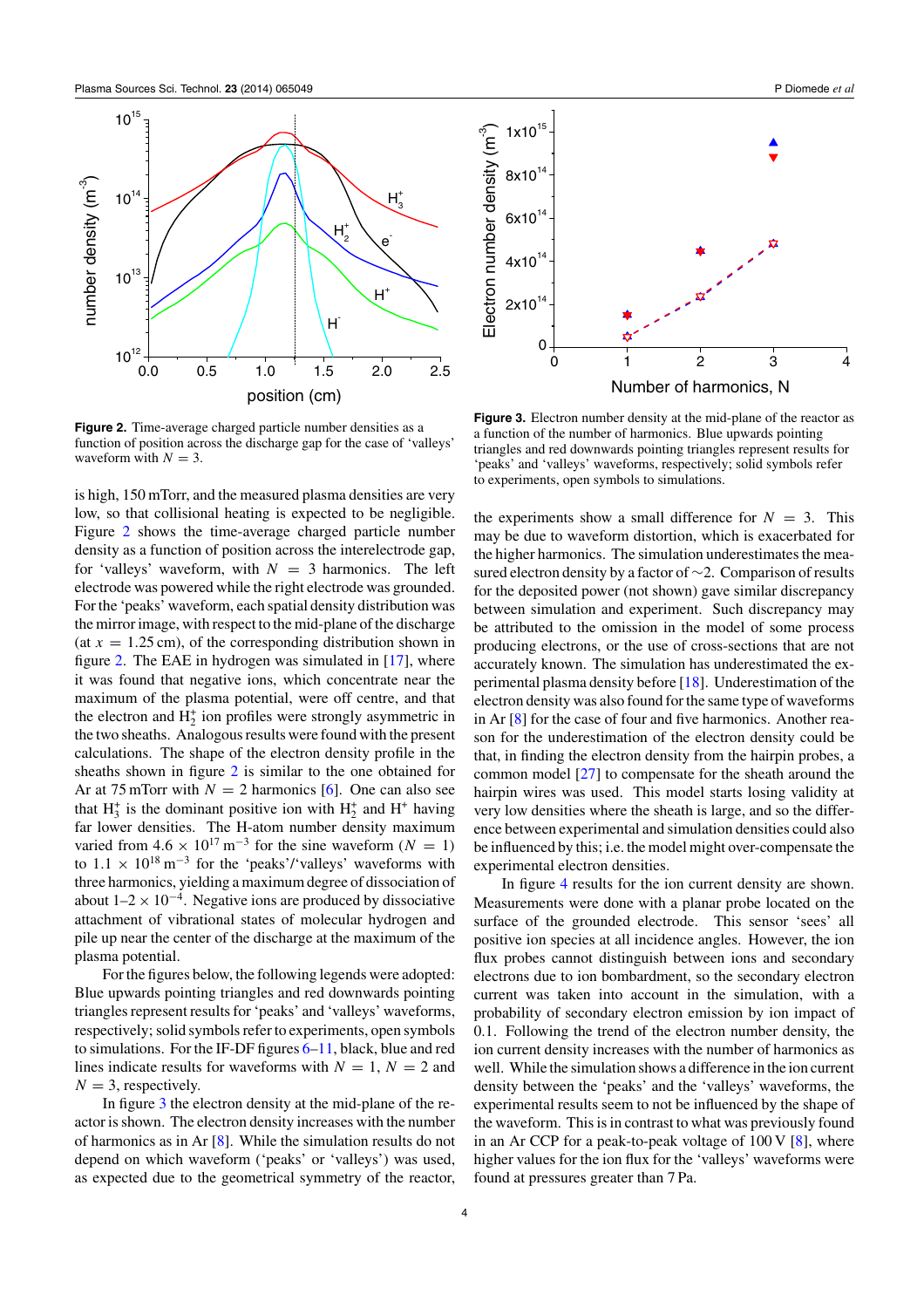<span id="page-4-0"></span>

**Figure 4.** Ion current density to the grounded electrode as a function of the number of harmonics. Symbols as in figure [3.](#page-3-0)



**Figure 5.** Self-bias as a function of the number of harmonics. Symbols as in figure [3.](#page-3-0)

Figure 5 displays results for the dc self-bias. In the experiments, there is a small residual geometric self-bias of −5.8 V for the sine waveform, which increases the absolute value of the biases and ion energies for the 'peaks' waveforms, while reducing the biases and ion energies for the valleys waveforms. There is very good agreement between simulation and experiment for the dc self-bias voltage. This is despite the disagreement in electron density because, as shown by an analytical sheath model for CCPs excited by arbitrary waveforms [\[30\]](#page-10-0), and in [\[31\]](#page-10-0), the self-bias does not depend on the absolute values of the electron density, but only on the voltage waveform and ratio of the average ion densities in the two sheaths. For the hydrogen discharge, the agreement for the self-bias is better for the 'peaks' than for the 'valleys' waveforms, while the opposite is true for the Ar discharge for up to three harmonics [\[8\]](#page-9-0).

The IF-DFs for each of the three ions, for both the 'peaks' and 'valleys' waveforms, and up to three harmonics are shown



**Figure 6.** IF-DFs restricted to ions within 2◦ half-angle with respect to the normal on the grounded electrode for the  $H_3^+$  ions and 'peaks' waveform for different number of harmonics: (*a*) simulation and (*b*) experiment; black line,  $N = 1$ ; blue line,  $N = 2$ ; red line,  $N = 3$ .

in figures 6[–11.](#page-7-0) The mass spectrometer used for experimental work does not measure the ion energy distribution function, but rather the ion velocity distribution function in the forward direction (in energy units). As stated above, for the measurements shown in the present work all focusing electrodes of the mass spectrometer were turned off, resulting in an effective ion acceptance half-angle of about 2◦. This was done to avoid corruption of the measurements due to energydependent acceptance angle of the spectrometer when focusing is used. This also applies to the ratio of fluxes of each species. The narrow acceptance angle was taken into consideration in the simulation when sampling ions impacting the electrodes to calculate the distributions and the ratio of fluxes. Also, there is a very low ion energy (∼0.2 eV) spike in the experimental distribution function data that is an artefact of the spectrometer. Furthermore, in the experiments, apart from this initial spike no ions are detected at energies below about 2.5 eV, again an artefact of the instrument. As shown in figure [3,](#page-3-0) the experimental plasma density is higher than the simulated

5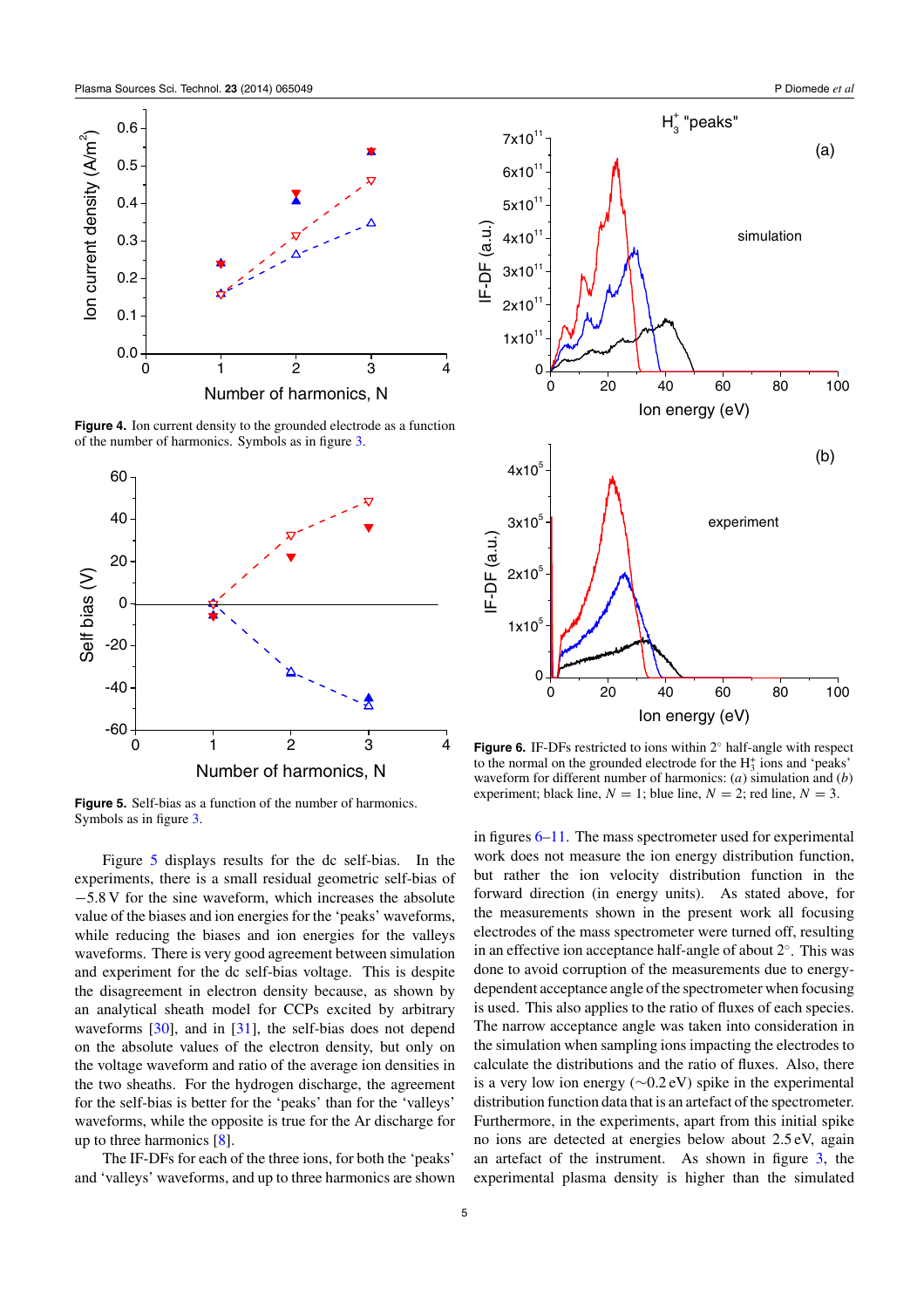<span id="page-5-0"></span>

0 20 40 60 80 100 Ion energy (eV)  $H_2^*$  "peaks" (a) simulation



 $\overline{0}$ 

 $1x10<sup>1</sup>$ 

2x10

IF-DF (a.u.)

3x10

4x10

**Figure 7.** IF-DFs restricted to ions within 2◦ half-angle with respect to the normal on the grounded electrode for the  $H_3^+$  ions and 'valleys' waveform for different number of harmonics: (*a*) simulation and (*b*) experiment; black line,  $N = 1$ ; blue line,  $N = 2$ ; red line,  $N = 3$ .

one, therefore larger sheaths and hence higher chances of ion collisions in the sheath are expected for the simulation. Finally, the noise in the experimental measurements increases considerably for the minority ions  $H_2^+$  and  $H^+$ .

There is good agreement between simulation and experiment regarding the overall shape of the IF-DFs of the dominant  $(H_3^+)$  ions as a function of the number of harmonics, for both the 'peaks' (figure  $\overline{6}$ ) and the 'valleys' (figure  $\overline{7}$ ) waveforms. However, the simulation predicts secondary peaks due to the higher ion collisionality in the sheaths. As the number of harmonics increases, the distributions shift towards lower energies for the 'peaks' waveform, and towards higher energies for the 'valleys' waveform. This is true for all three ions and reflects the trends of the average and maximum IBE (figures [13](#page-8-0) and [14\)](#page-8-0). This is also related to the trend of the dc self-bias with the number of harmonics (figure [5\)](#page-4-0). A similar trend for the ion distribution functions with the number of harmonics was found for Ar [\[8\]](#page-9-0). The agreement between simulation and experiment for the  $H_2^+$  ions (figures 8)

0 20 40 60 80 100 Ion energy (eV)

**Figure 8.** IF-DFs restricted to ions within 2◦ half-angle with respect to the normal on the grounded electrode for the  $H_2^+$  ions and 'peaks' waveform for different number of harmonics: (*a*) simulation and (*b*) experiment; black line,  $N = 1$ ; blue line,  $N = 2$ ; red line,  $N = 3$ .

and [9\)](#page-6-0) is not as good as for  $H_3^+$ , but nevertheless the trend and the shape of the high-energy peaks for different number of harmonics are captured by the simulation. The simulation predicts additional peaks at lower energies due to the larger sheath width of the simulation and thus higher probability to create  $H_2^+$  by symmetric charge-exchange collisions in more locations in the sheath [\[32,](#page-10-0) [33\]](#page-10-0). The experimental IF-DFs for the  $H^+$  ions (figures [10](#page-6-0) and [11\)](#page-7-0) are very similar to those for the  $H_3^+$  ions, apart from the noise, and this is consistent with the results for the average and maximum IBE shown in figures [13](#page-8-0) and [14.](#page-8-0) The simulation results are somewhat different from the experiments, but again this can be attributed to the larger sheath width that leads to higher ion collision probability, hence to more secondary low-energy peaks.

In figure [12](#page-7-0) the average IBE as a function of the number of harmonics is shown for the  $H_3^*$ ,  $H_2^+$  and  $H^+$  ions. The agreement between simulation and experiment is good for all ions. In general, the IBE is lower for the 'peaks' waveforms than for

6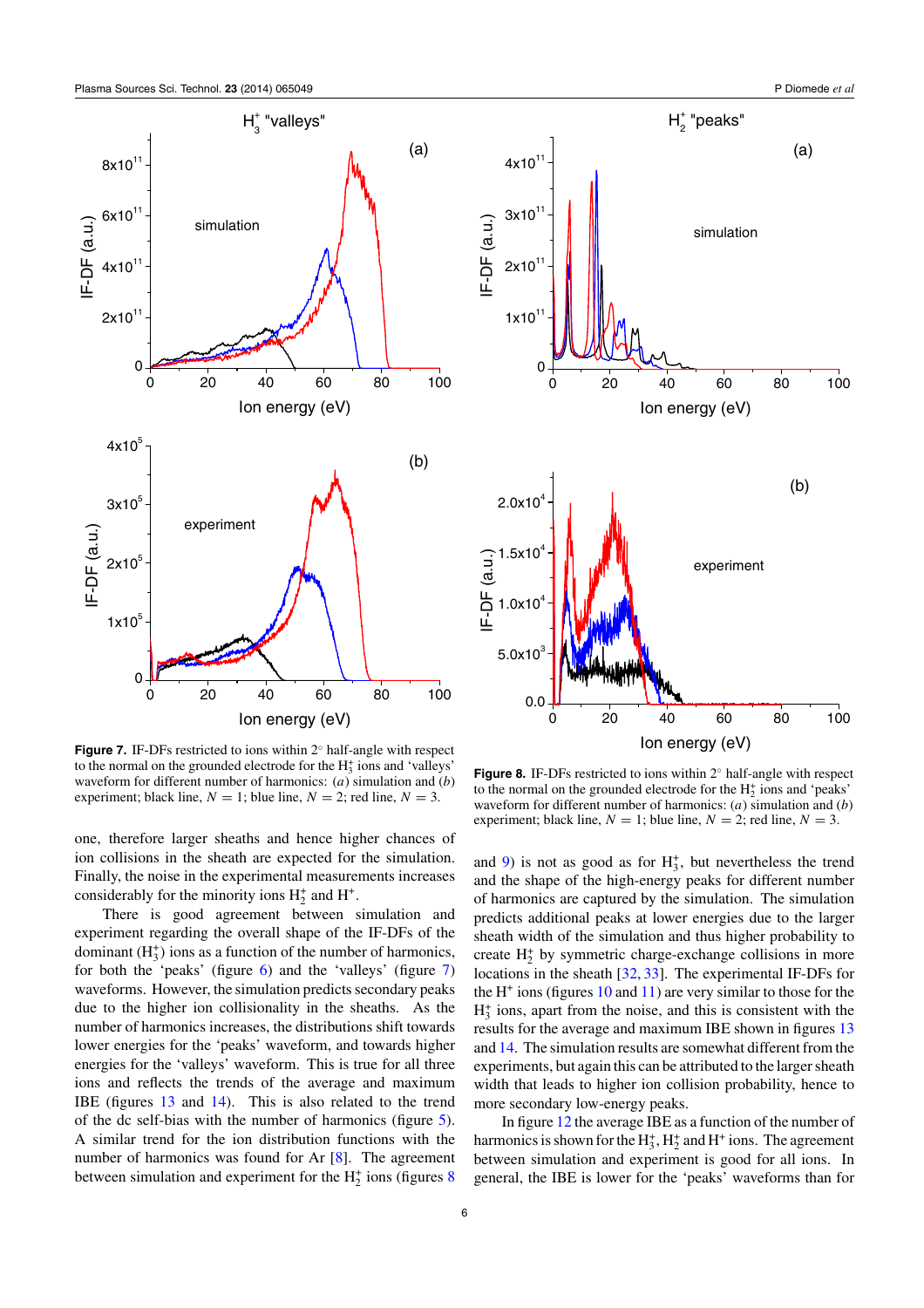

<span id="page-6-0"></span>



**Figure 9.** IF-DFs restricted to ions within 2◦ half-angle with respect to the normal on the grounded electrode for the  $H_2^+$  ions and 'valleys' waveform for different number of harmonics: (*a*) simulation and (*b*) experiment; black line,  $N = 1$ ; blue line,  $N = 2$ ; red line,  $N = 3$ .

the 'valleys' waveforms. For the 'peaks' waveforms there is a decrease of the IBE with the number of harmonics. This differs from the findings in an Ar CCP [\[8\]](#page-9-0), where the average IBE did not change much for the peaks waveforms. For the 'valleys' waveforms there was an increase in IBE with the number of harmonics in [\[8\]](#page-9-0), as found in the present work. In [8], the constant IBE for the 'peaks' waveforms was attributed to the opposing effects of the reduced collisionality of ions as the sheath width decreased with the increase of the plasma density, that led to an increase of the IBE and the concurrent decrease in the sheath voltage, that led to a decrease of the IBE. However, though the plasma density in the discharge centre increases in a similar way for both 'peaks' and 'valleys' waveforms, the sheath voltage increases for the 'valleys' but decreases for the 'peaks' [\[6\]](#page-9-0). For the hydrogen discharge, the reduced ion collisionality does not compensate for the decrease in the sheath voltage for the 'peaks' waveforms. For the 'valleys' waveforms, the reduced collisionality in the sheath due to the

**Figure 10.** IF-DFs restricted to ions within 2◦ half-angle with respect to the normal on the grounded electrode for the H<sup>+</sup> ions and 'peaks' waveform for different number of harmonics: (*a*) simulation and (*b*) experiment; black line,  $N = 1$ ; blue line,  $N = 2$ ; red line,  $N = 3$ .

decrease of the sheath width, and the higher sheath voltage result in an increase of the IBE. Also  $H_3^+$  and  $H^+$  appear to be on average more energetic than  $H_2^+$  and have similar trends of the average IBE with the number of harmonics. The lower energy of  $H_2^+$  ions can be explained by more ion–neutral collisions due to the fact that the cross section for symmetric charge exchange  $(\sim 10^{-19} \,\mathrm{m}^2$  for the H<sub>2</sub><sup>+</sup>-H<sub>2</sub> pair) is much higher than the total cross section for the other two positive ions.

The maximum IBE for each ion is shown in figure [13.](#page-8-0) The trend and the values versus number of harmonics are very similar for the three ions, with a higher maximum IBE for the 'valleys' waveforms compared to the peaks waveforms, both in experiments and in simulation. The maximum IBE follows the trend of dc self-bias, taking into account the residual geometrical asymmetry of the reactor (figure [5\)](#page-4-0). For the average IBE values reported in figure [12,](#page-7-0) the acceptance angle of the mass spectrometer was taken into account in the simulation, while results for the maximum IBE were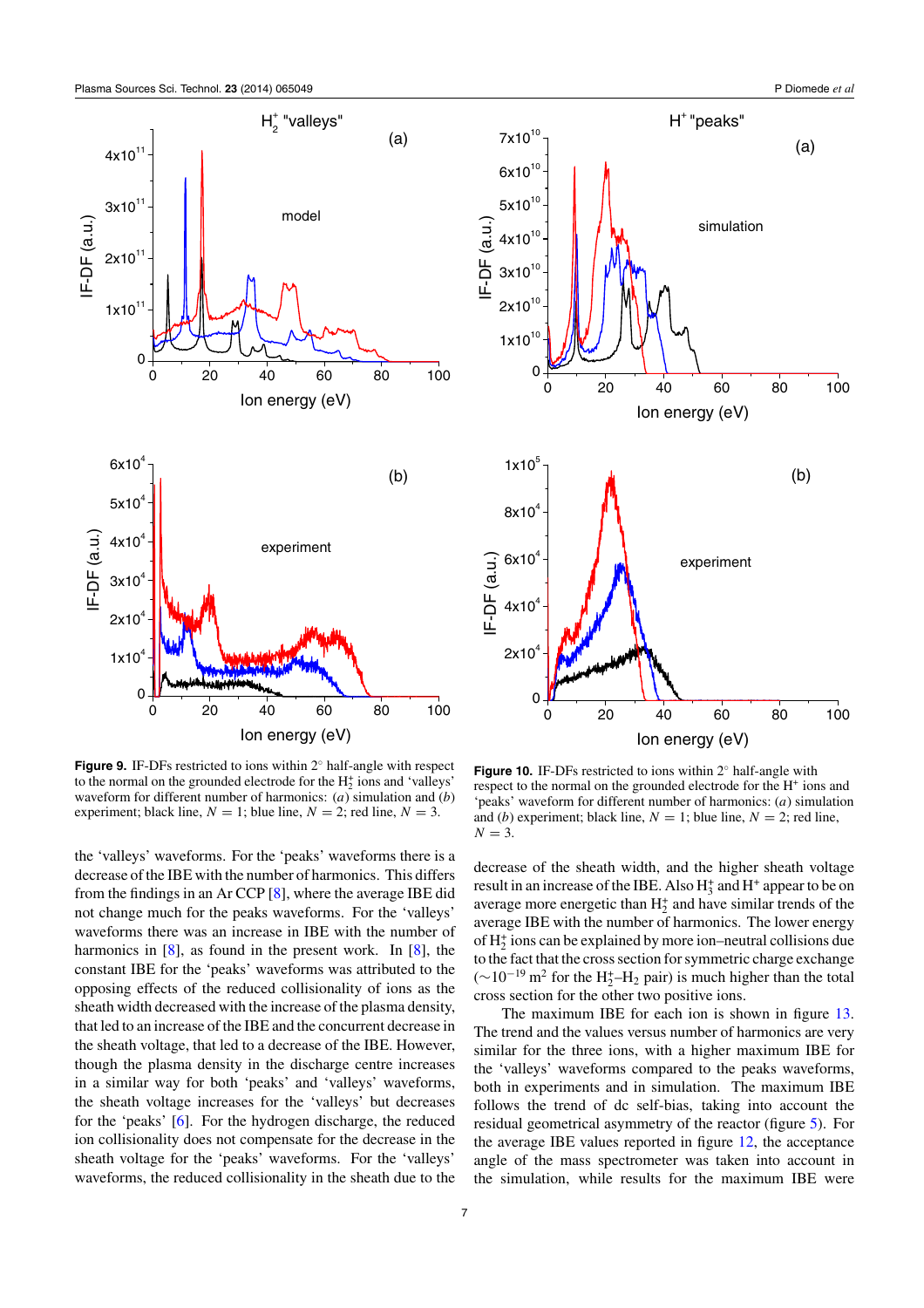<span id="page-7-0"></span>

**Figure 11.** IF-DFs restricted to ions within 2◦ half-angle with respect to the normal on the grounded electrode for the H<sup>+</sup> ions and 'valleys' waveform for different number of harmonics: (*a*) simulation and (*b*) experiment; black line,  $N = 1$ ; blue line,  $N = 2$ ; red line,  $N = 3$ .

not affected by the acceptance angle. Overall, the trends of maximum IBE with the number of harmonics are similar to those found in Ar [\[8\]](#page-9-0).

Figure [14](#page-8-0) shows the ratio of the ion current density to the grounded electrode for 'valleys' waveforms to that for 'peaks' waveforms for each of the three ions. Both simulation and experiment show the ratio to increase with the number of harmonics. For three harmonics the simulation predicts a higher increase for  $H_3^+$  and  $H^+$ , but again the disagreement with the experiment for three harmonics can be attributed to waveform distortion, as previously discussed. The agreement between simulation and experiment for the  $H_2^+$  ion is very good.

In figure [15,](#page-9-0) simulated IF-DFs (including ions impacting on the surface at all angles) are shown for  $H_3^+$  for one, two and three harmonics. The complete IF-DFs are important in materials processing applications, because ions may impact the surface with a wide angular distribution. The main difference with figures [6](#page-4-0) and [7,](#page-5-0) where only ions within the acceptance angle were considered, is that the low-energy tail





**Figure 12.** Average IBE to the grounded electrode as a function of the number of harmonics for the  $H_3^+(a)$ ,  $H_2^+(b)$  and  $H^+(c)$  ions. The experimental acceptance half-angle (2◦*)* of the mass spectrometer was taken into account in the simulation. Blue upwards pointing triangles and red downwards pointing triangles represent results for 'peaks' and 'valleys' waveforms, respectively; solid symbols refer to experiments, open symbols to simulations.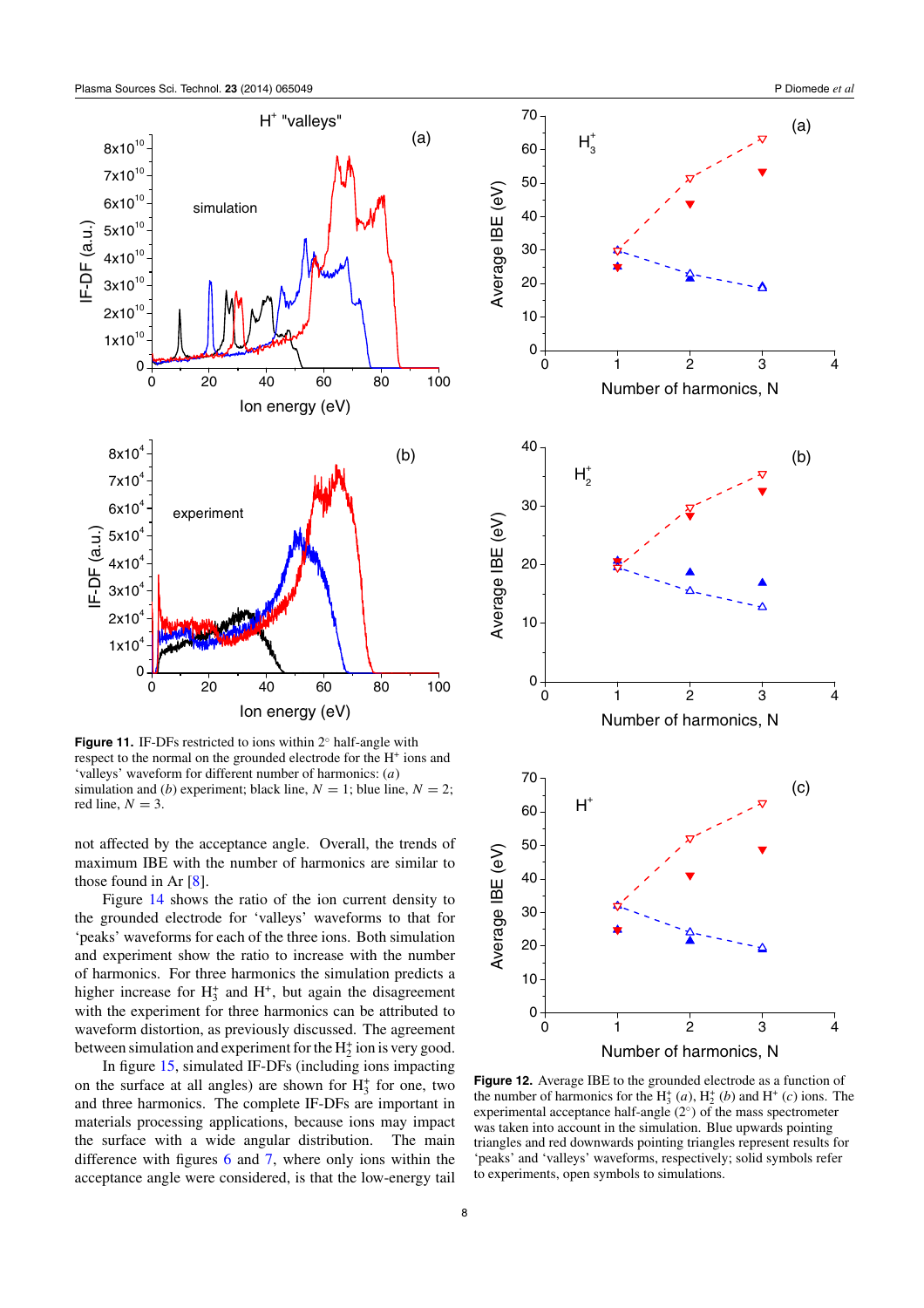<span id="page-8-0"></span>



**Figure 13.** Maximum IBE to the grounded electrode as a function of the number of harmonics for the  $H_3^+(a)$ ,  $H_2^+(b)$  and  $H^+(c)$  ions. The experimental acceptance angle (2◦*)* of the mass spectrometer did not affect the simulation results. Symbols as in figure [12.](#page-7-0)

is enhanced. This is because low-energy ions generally have a bigger angular spread compared to high-energy ions. Thus, low-energy ions do not fall within the very narrow acceptance angle of the instrument. This is also confirmed by the fact

**Figure 14.** Ratio of the ion current density to the grounded electrode for 'valleys' waveforms relative to 'peaks' waveforms as a function of the number of harmonics for the  $H_3^+(a)$ ,  $H_2^+(b)$  and  $H^+(c)$  ions. The experimental acceptance half-angle (2◦*)* of the mass spectrometer was taken into account in the simulation. Solid circles refer to experiments, open circles to simulations.

that the high-energy part of the distributions did not change appreciably, whether or not the acceptance angle was included. The expected bimodal structure, resulting from ions entering the sheath in different phases of the RF cycle, experiencing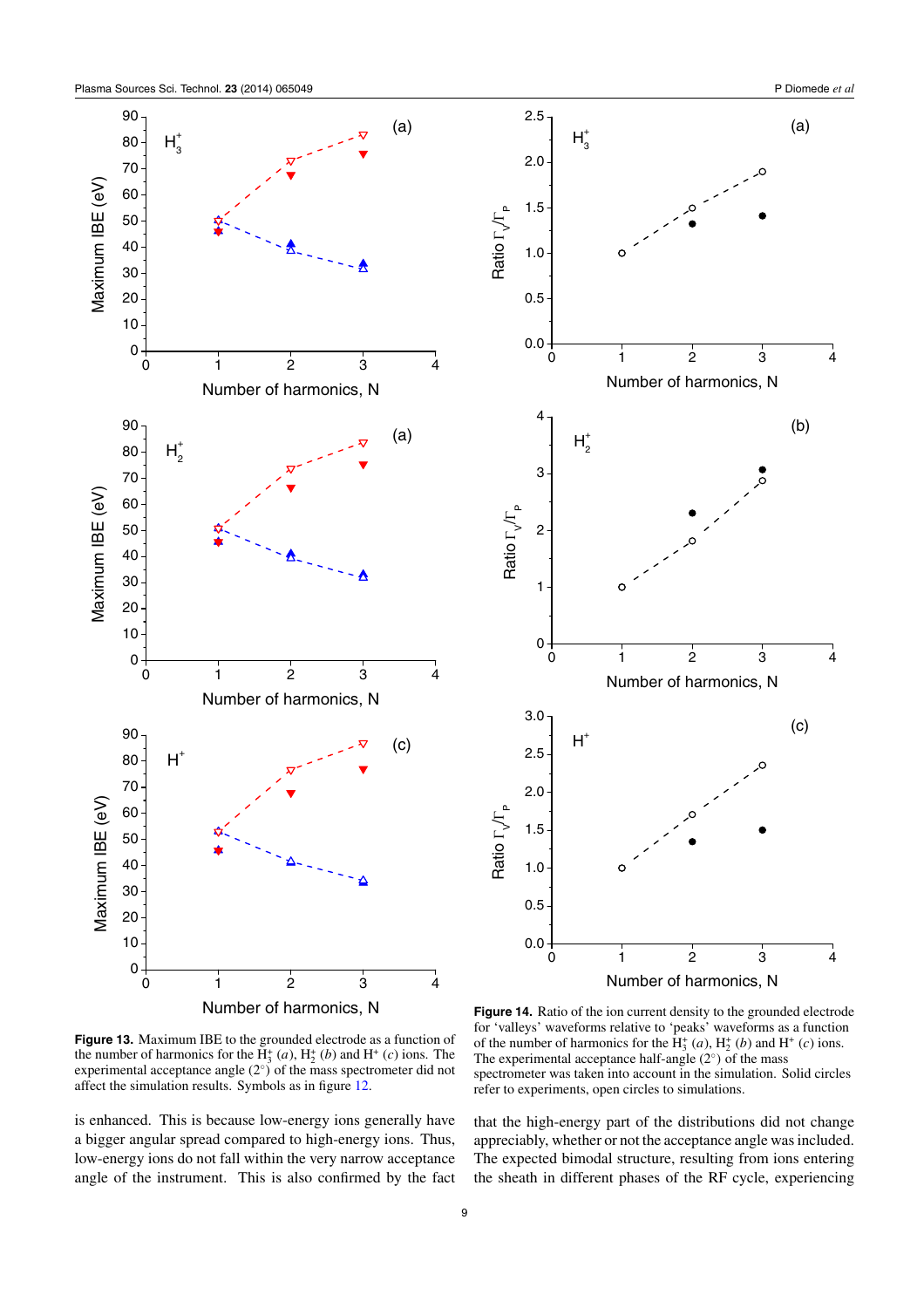<span id="page-9-0"></span>

**Figure 15.** Simulated IF-DFs (including ions impacting on the surface at all angles) on the grounded electrode for the  $H_3^+$  ion for one, two and three harmonics.

a different sheath potential, observed in [\[20\]](#page-10-0) is degraded in the present work due to the relatively high pressure and, consequently, high collision frequency. Similar observations were made for the  $H_2^+$  and  $H^+$  ions. These considerations are consistent with the simulation of Ar discharges shown in figure 14 of  $[8]$ .

#### **5. Summary and conclusions**

A combined computational–experimental study was performed of a geometrically symmetric capacitively coupled plasma sustained by tailored voltage waveforms in hydrogen. A multispecies hybrid simulation based on particle-in-cell with Monte Carlo collisions (PIC-MCC) for charged species, coupled to a transport and reaction fluid model for neutral species was employed. Experimental plasma diagnostics included electron density, ion flux on the electrodes, dc self-bias, and ion flux-distribution functions (IF-DFs) for three individual ions  $(H^+, H_2^+, H_3^+).$ 

The applied voltage waveform was the sum of up to three harmonics. Two cases were considered, namely 'peaks' and 'valleys' waveforms. Under these conditions,  $H^+$ ,  $H_2^+$ , and  $H_3^+$ ions bombarding the electrodes exhibited markedly different IF-DFs due to their differences in mass and collisionality in the sheath. The plasma discharge was electrically asymmetric, and a dc self-bias developed, for all but the sinusoidal waveform. This was due to the temporal asymmetry of the applied voltage, giving rise to two different sheath voltages at the powered and grounded electrode. The electron number density, ion flux and absolute value of the dc self-bias all increased with the number of harmonics. The maximum and average ion bombardment energy on the grounded electrode increased with the number of harmonics for the 'valleys' waveforms, while it decreased for the 'peaks' waveforms. Simulation predictions of electron density, dc self-bias, ion bombardment energy, ion flux and IF-DFs for  $H_3^*$ ,  $H_2^*$  and  $H^*$  were generally in reasonably good agreement with measurements.

This work sets the basis for the development of complex voltage waveforms powering RF capacitive discharges, using hydrogen-diluted feeds, aimed at reducing substrate damage and optimizing ion-induced surface reactions to grow films with desired properties over large areas using PECVD.

#### **Acknowledgments**

PD and DJE acknowledge financial support by the Department of Energy, Office of Fusion Energy Science, contract DE-SC0001939, and the National Science Foundation grant CMMI 1030620. SL acknowledges partial support from MIUR (PRIN 2010ERFKXL 007). JPB and TL acknowledge support by the Agence Nationale de le Recherche (CANASTA Project No ANR-10-HABISOL-002).

#### **References**

- [1] Lieberman M A and Lichtenberg A J 2005 *Principles of Plasma Discharges and Materials Processing* 2nd edn (Hoboken, NJ: Wiley)
- [2] Czarnetzki U, Schulze J, Schüngel E and Donkó Z 2011 *Plasma Sources Sci. Technol.* **20** [024010](http://dx.doi.org/10.1088/0963-0252/20/2/024010) Donkó Z, Schulze J, Heil B G and Czarnetzki U 2009 *J. Phys. D: Appl. Phys.* **42** [025205](http://dx.doi.org/10.1088/0022-3727/42/2/025205)
- [3] Wang S-B and Wendt A E 2000 *J. Appl. Phys.* **88** [643](http://dx.doi.org/10.1063/1.373715)
- [4] Johnson E V, Verbeke T, Vanel J-C and Booth J-P 2010 *J. Phys. D: Appl. Phys.* **43** [412001](http://dx.doi.org/10.1088/0022-3727/43/41/412001)
- [5] Lafleur T, Delattre P A, Johnson E V and Booth J P 2012 *Appl. Phys. Lett.* **101** [124104](http://dx.doi.org/10.1063/1.4754692)
- [6] Lafleur T and Booth J P 2012 *J. Phys. D: Appl. Phys.* **45** [395203](http://dx.doi.org/10.1088/0022-3727/45/39/395203)
- [7] Lafleur T, Boswell R W and Booth J P 2012 *Appl. Phys. Lett.* **100** [194101](http://dx.doi.org/10.1063/1.4712128)
- [8] Delattre P A, Lafleur T, Johnson E and Booth J P 2013 *J. Phys. D: Appl. Phys.* **46** [235201](http://dx.doi.org/10.1088/0022-3727/46/23/235201)
- [9] Schulze J, Derzsi A and Donkó Z 2011 Plasma Sources Sci. *Technol.* **20** [045008](http://dx.doi.org/10.1088/0963-0252/20/4/045008)
- [10] Zhang Q-Z, Jiang W, Hou L-J and Wang Y-N 2011 *J. Appl. Phys.* **109** [013308](http://dx.doi.org/10.1063/1.3530626)
- [11] Schüngel E, Zhang Q-Z, Iwashita S, Schulze J, Hou L-J, Wang Y-N and Czarnetzki U 2011 *J. Phys. D: Appl. Phys.* **44** [285205](http://dx.doi.org/10.1088/0022-3727/44/28/285205)
- [12] Schüngel E, Mohr S, Iwashita S, Schulze J and Czarnetzki U 2013 *J. Phys. D: Appl. Phys.* **46** [175205](http://dx.doi.org/10.1088/0022-3727/46/17/175205)
- [13] Mohr S, Schüngel E, Schulze J and Czarnetzki U 2013 J. Phys. *D: Appl. Phys.* **46** [435201](http://dx.doi.org/10.1088/0022-3727/46/43/435201)
- [14] Schüngel E, Mohr S, Schulze J, Czarnetzki U and Kushner M J 2014 *Plasma Sources Sci. Technol.* **23** [015001](http://dx.doi.org/10.1088/0963-0252/23/1/015001)
- [15] Hrunski D *et al* 2013 *Vacuum* **87** [114](http://dx.doi.org/10.1016/j.vacuum.2012.02.020)
- [16] Bruneau B, Wang J, Dornstetter J-C and Johnson E V 2014 *J. Appl. Phys.* **115** [084901](http://dx.doi.org/10.1063/1.4866693)
- [17] Longo S and Diomede P 2009 *Plasma Process. Polym.* **6** [370](http://dx.doi.org/10.1002/ppap.200800219)
- [18] Diomede P, Capitelli M and Longo S 2005 *Plasma Sources Sci. Technol.* **14** [459](http://dx.doi.org/10.1088/0963-0252/14/3/007)